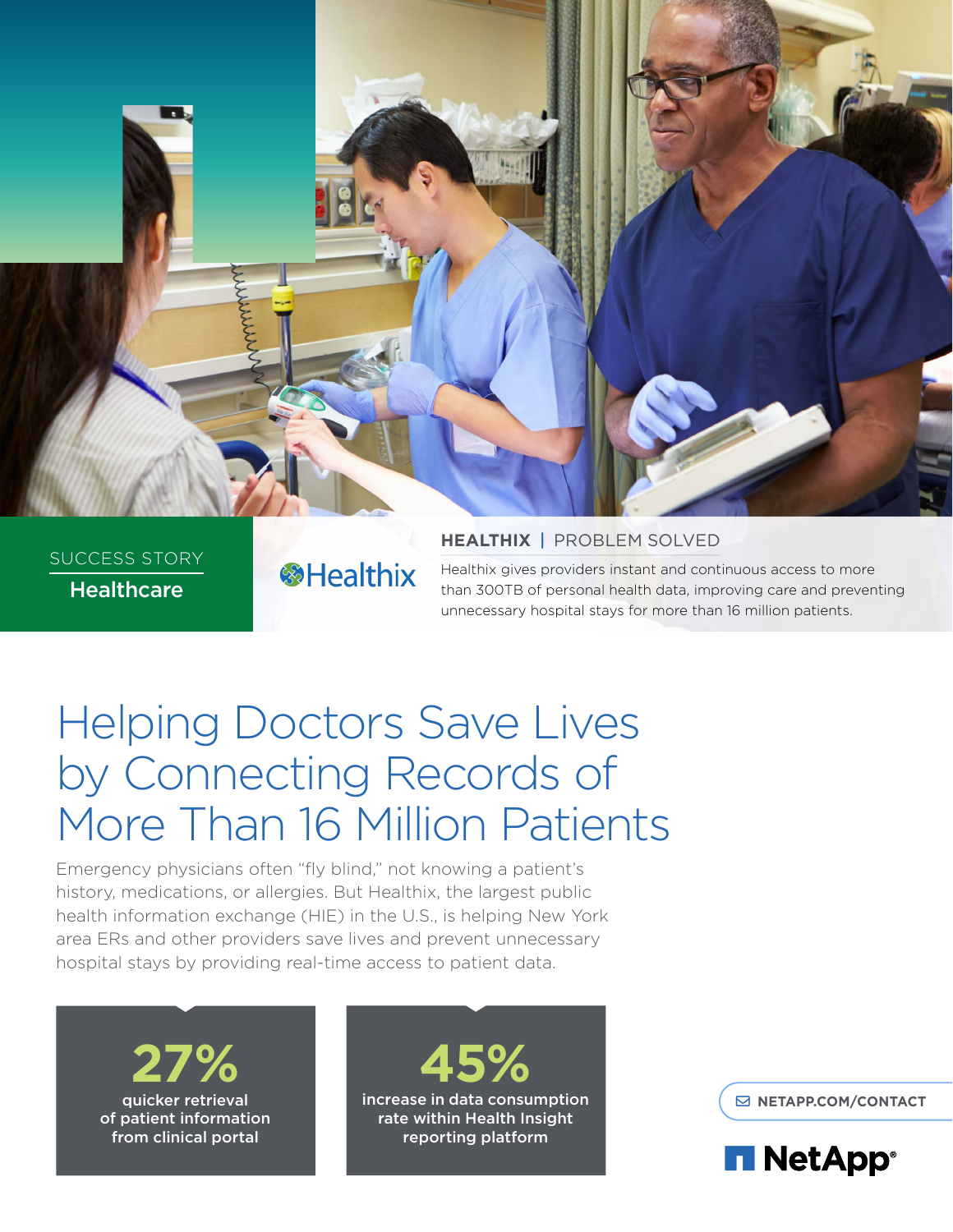"The ability to quickly move, manage, and protect data is at the core of our business, and makes a direct and immediate difference in people's lives. NetApp gives us the performance we need to reliably move huge volumes of data in and out at real-time speed, which in turn enables us to quickly deliver data to caregivers when and where they need it."

Todd Rogow Chief Information Officer, Healthix

#### **A LEADER IN HEALTH INFORMATION EXCHANGE**

Healthix serves all types of organizations in the greater New York City region, from the largest hospital systems to the smallest community health centers and physician practices. Every month, Healthix processes 50 million messages to build its patient data archive and fulfills 750,000 monthly requests from providers.

## BUSINESS BENEFITS

- Real-time access to hundreds of terabytes of data so patient information is updated with each encounter
- Ability to protect patient privacy by authenticating each user and tracking usage
- Ability to recalculate health risk data for 16 million patients nightly
- 24/7/365 access to potentially life-saving data with no downtime

For technical, operational, and legal reasons, it has historically been difficult for disparate healthcare organizations to arrange the sharing of patient data: HIEs work behind the scenes to bridge those gaps, with the patient's consent. As a key partner in the Statewide Health Information Network for NY (SHIN-NY), Healthix connects hundreds of organizations with a matrix of thousands of sites across New York City and Long Island. Healthix stores and delivers the data of more than 16 million patients, and the performance and reliability of its data storage is essential to its mission.

"If I go to the emergency room, an alert will go out to my primary care physician, and they can call right away and say, 'Hey, I know Todd. I treat him regularly, and I have his care plan,'" says Healthix Chief Information Officer and Senior VP Todd Rogow. "Bringing together my caregivers in real-time is very powerful."

With data growing at a rate of 100TB per year, Healthix seeks to continually improve efficiency and performance. "The ability to quickly move, manage, and protect data is at the core of our business and makes a direct and immediate difference in people's lives," says Rogow. "NetApp gives us the performance we need to reliably move huge volumes of data in and out at real-time speed, which in turn enables us to quickly deliver data to caregivers when and where they need it."

#### **PATIENT DATA IN REAL-TIME**

Healthix integrates with most commonly used electronic health record (EHR) systems, including Epic and Cerner, to send and receive information in real-time. With the consent of the patient, physicians affiliated with different health systems can access a patient's key medical history and receive realtime alerts on patient health.

The ER physician can also use Healthix to get the patient's medical history, including medication lists and allergies. With Healthix, ER physicians can readily determine whether they're dealing with an